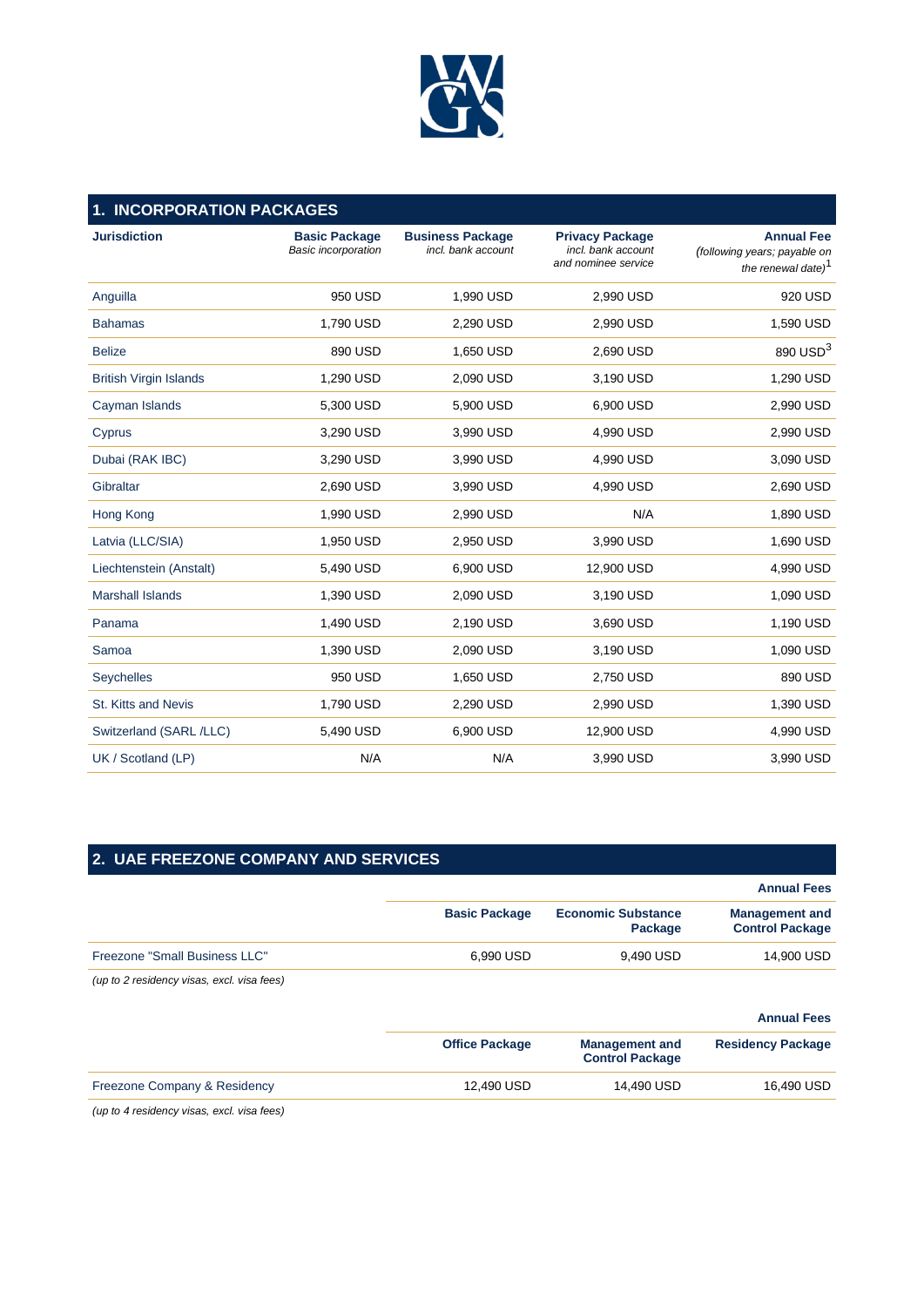

### **ASSOCIATED SERVICES**

| Residency visa incl. Emirates ID "Royal Service"<br>$(3 \text{ years})$ | 3.950 USD      | Apostille on certification / notarization       | from 250 USD   |
|-------------------------------------------------------------------------|----------------|-------------------------------------------------|----------------|
| Personal premium bank account in Dubai<br>(residency visa required)     | 1.200 USD      | Certification by a foreign embassy              | from 690 USD   |
| Accounting* (up to 60 transactions p.a.)                                | 1,200 USD      | Courier services (FedEx / Aramex / DHL)         | <b>135 USD</b> |
| Accounting* (up to 120 transactions p.a.)                               | 2,200 USD      | Signature of nominee / resident director        | <b>180 USD</b> |
| Accounting* (up to 360 transactions p.a.)                               | 4.500 USD      | Phone line deposit for international forwarding | 280 USD        |
| Financial statement*                                                    | 900 USD        | VAT registration in UAE                         | 2.500 USD      |
| Auditing*                                                               | from 1,200 USD | UAE Driver's license (initial application)      | 1,500 USD      |
| Due diligence fee*                                                      | 490 USD        | UAE Driver's license (renewal)                  | 1,250 USD      |
| Certification / Notarization of company<br>documents                    | from 490 USD   | Bank account signatory services                 | 2,500 USD      |
|                                                                         |                | (+1.25% per transaction; min. 150 USD)          |                |

**\****REQUIRED*

## **3. BANK ACCOUNTS**

*A business bank account (incl. internet banking) is already included in the Business Package and Privacy Package².*

|                                                                                                                                                                                                    | One-time fee for<br>packages | <b>Additional</b><br>accounts | <b>Minimum</b><br>balance |
|----------------------------------------------------------------------------------------------------------------------------------------------------------------------------------------------------|------------------------------|-------------------------------|---------------------------|
| Offshore Bank Account<br>Belize, Antiqua, Payment Services                                                                                                                                         | included                     | 490 USD                       | Upon request              |
| Bank Account "Business Plus" incl. IBAN and BIC<br>Mauritius, Latvia*, Saint Lucia                                                                                                                 | + 550 USD                    | 950 USD                       | min. 5,000 USD            |
| <b>Bank Account "Premium"</b><br>Dubai*, Switzerland*, Singapore*, Liechtenstein, Hong Kong*,<br>Luxembourg, Andorra, Germany*, Austria*, Monaco*, Cyprus*,<br>United Kingdom, Bahamas, Montenegro | + 1,190 USD                  | 1,490 USD                     | upon request              |
| Non-AEOI** Precious Metals Account<br>Liechtenstein, Switzerland                                                                                                                                   | + 900 USD                    | 900 USD                       | min. 50,000 USD           |
| Non-AEOI** Precious Metals Account<br>Liechtenstein, Switzerland                                                                                                                                   | $+2,800$ USD                 | 3,450 USD                     | min. 50,000 USD           |

*\* PERSONAL VISIT REQUIRED \*\* AEOI: AUTOMATIC EXCHANGE OF INFORMATION (OECD STANDARD)*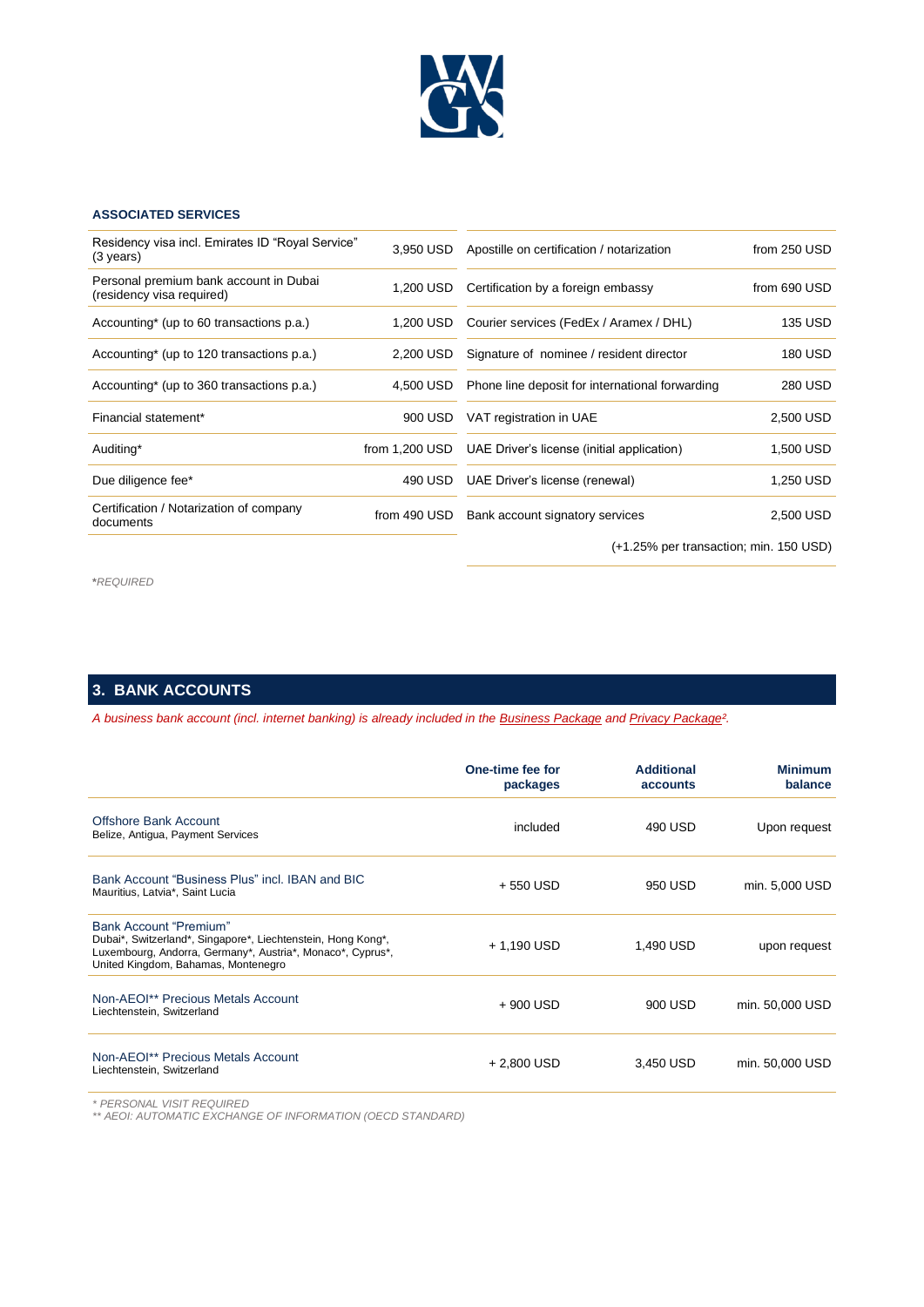

## **4. RESIDENCY AND CITIZENSHIP SERVICES**

#### **Citizenship-by-Investment in the Commonwealth of Dominica (139 countries visa-free)**

The legal representation fee includes all applicable fees, including the Government processing fee, compliance fee, external due diligence fee, certificate of naturalization, Passport fee, Express fee, shipping and legal representation. Processing time 3-4 months. No personal visit to Dominica required for GWS clients.

| One applicant                                                       | Legal representation fee              | 48,000 USD  |
|---------------------------------------------------------------------|---------------------------------------|-------------|
|                                                                     | Direct contribution to the Government | 100,000 USD |
| Applicant and spouse                                                | Legal representation fee              | 73,000 USD  |
|                                                                     | Direct contribution to the Government | 175,000 USD |
| Family<br>(applicant, spouse and up to two children under 16 years) | Legal representation fee              | 138,000 USD |
|                                                                     | Direct contribution to the Government | 200,000 USD |

#### **Tax-Free Residency in Paraguay (no personal visit required)**

Tax-free residency in South America incl. Certificate of Residency issued by the National Police, Certification by the Ministry of Home Affairs, the Ministry of Foreign Affairs, notarization, certified translation into English and German, and certification of an EU-Embassy. The document is valid for 6 months. Processing time: 7 days. No personal visit to Paraguay required for GWS clients.

| First application | 8,900 USD |
|-------------------|-----------|
| Renewal           | 6,900 USD |
|                   |           |

Alternative residency programs in Monaco, Switzerland, Andorra, Liechtenstein and the Dominican Republic upon request.

# **5. NOMINEE AND TRUSTEE SERVICES** Nominee Service / Privacy Package 3 950 USD Signature of nominee 180 USD 180 USD Nominee (Switzerland / Liechtenstein) 4,900 USD External corporate shareholder / director <sup>3</sup> 900 USD

|                                                 |         | $1,000$ $000$ $000$ $0.000$ $0.000$ $0.000$ $0.000$ $0.000$ | -----     |
|-------------------------------------------------|---------|-------------------------------------------------------------|-----------|
| Nominee Manager/Director (for freezone company) |         | 2,900 USD External nominee / trust $3$                      | 1.900 USD |
| Power of Attorney <sup>3</sup>                  | 190 USD |                                                             |           |

# **6. MANAGEMENT SERVICES**

*These fees only apply if the client is not acting as signatory for the bank account.*

Bank signatory service <sup>3</sup> 2,500 USD Financial transactions (IN/OUT) (min. 150 USD)<sup>2</sup> 1.25%